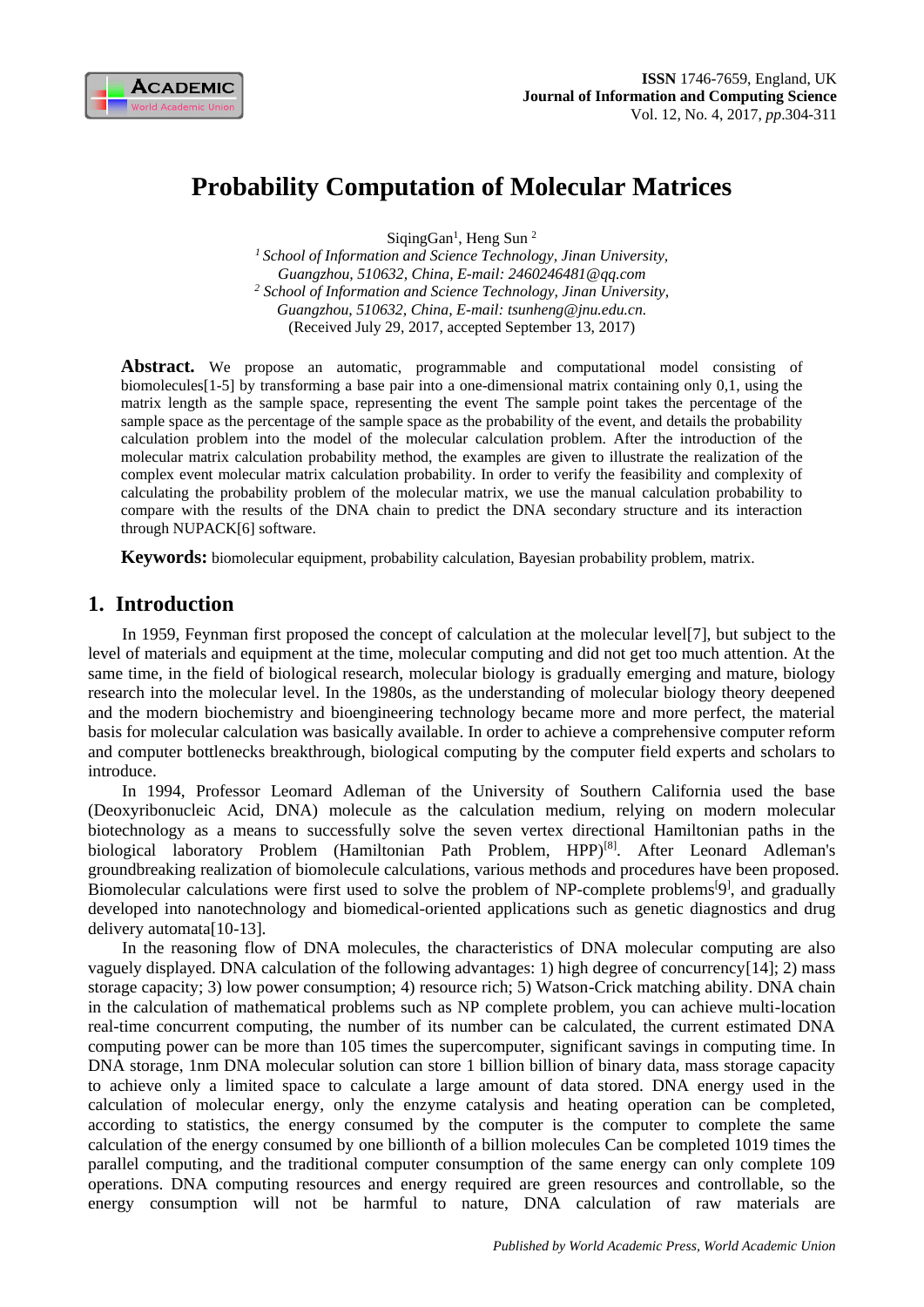deoxyribonucleotides and restriction enzymes, can be recycled. DNA can be found in almost all organisms, synthetic DNA chain technology has also become mature, so the DNA used to calculate the raw materials are resource-rich.

The matrix uses the values of rows and columns as indexes to find the position within the matrix and manipulate the data for that position. The calculation of the matrix is suitable for the operation of multidimensional arrays and the storage and operation of large data, mainly by obtaining the values of the rows and columns of the matrix. The two-dimensional matrix will effectively locate the data in the plane, easy to operate, combined with the DNA chain chain structure characteristics, this paper will store the DNA chain information in the form of two-dimensional array. It is easy for us to think of the coherence of the mapping of the DNA matrix, using the DNA chain as the sample space, the number of deoxyribonucleotides as the number of events, Watson-Crick matching the DNA strand as an operation, to achieve a series of probability calculations.

DNA chain corresponding to the base pair x,  $x \in \{A, C, G, T\}$ ,  $A = T, C \equiv G$  you can assume that A

and T correspond to the number '1', C and G correspond to the number '0'. In the matrix consisting only of '0' and '1', the base of the DNA strand corresponds to the numbers '0' and '1' in the matrix. The directivity of the DNA sequence can be represented by the position of the matrix, and the length of the DNA sequence is represented by Matrix size representation. The sample space S is represented by a matrix in which the values in the matrix represent the sample points, the size of the matrix represents the number of sample spaces, and the matrix assignment is '0' at initialization. When event A occurs, the sample point of event A in matrix is converted from '0' to '1' by number '0', and the number of '1' can indicate that there is sample number of event A. In calculating the probability of occurrence of event A, we first calculate the transpose matrix of the event A matrix, that is, the antisense strand of the DNA strand, and the probability value is the number of A and T in the DNA double strand divided by the total number. The use of double-stranded DNA to calculate the probability greatly reduces the DNA strand in the calculation of the error, to ensure that the data can not be modified, in the calculation of the probability of DNA double-stranded to match the situation, compared to the DNA single-stranded base easier The This problem of molecular probability calculation is transformed into a matrix calculation problem.

The number of deoxyribonucleotides (SS) was determined by PCR amplification as the sample space and event. The number of deoxyribonucleotides was used as the corresponding sample space and the number of events. The DNA was obtained by DNA Watson-Crick Matching and limiting the enzyme to the DNA strand to identify the site to operate, the cohesive end attracting recognition site complementary, stimulate the restriction endonuclease response, the specified location of the cut to achieve the calculation of the probability of the process, the event molecules attached to fluorescent molecules and quenching Agent, after the operation, showing a different fluorescence, the observer observed by laser irradiation fluorescence color calculation results.

## **2. Algorithm Example Submitting**

The algorithm of calculating the probability calculation of the molecular matrix needs to ensure the reliability and security of the algorithm, and the probability problem is calculated accurately at the lowest time and space. The realization of the algorithm not only to be able to meet the probability of a single calculation, as well as to achieve the universality of the calculation template, the similarity probability calculation can also be completed quickly. In the realization of strong confidentiality at the same time to ensure the simplicity of the algorithm to verify the convenience of the algorithm. DNA calculation steps:

Step 1: Construct the sample space. To understand the purpose of the test, estimate the sample number n of the sample space S. In this paper, we use the form of a molecular matrix to represent  $S = [0\ 0\ 0\ ...\ 0\ 0\ ...$ 0], length(*S*) = *n* ,  $x_i = S[i], i = 1, 2, ..., n$ . The DNA strand  $S = 5 - x_1 x_2 x_3 ... x_{i-1} x_i ... x_{n-1} x_n - 3$ ,  $n \in N^+$ ,  $x_i \in \{A, T\}$ ,  $i = 1, 2, ..., n$  required for the synthesis of the sample space S using n bases.

Step 2: Construct the event. Write the number according to the test to the sample point, assuming the meaning of the event. Use the molecular matrix to represent the sample of the event, such as event  $A = \lfloor x \rfloor$ 

x2 ... xi-1 xi ... xn-1 xn],  $det(A) = \sum_{i=1}^{n}$ = *n i*  $A) = \sum x_i$ 1  $det(A) = \sum_i x_i$ , length (A) = n,  $x_i \in \{0,1\}$ , where xi represents the i-th sample point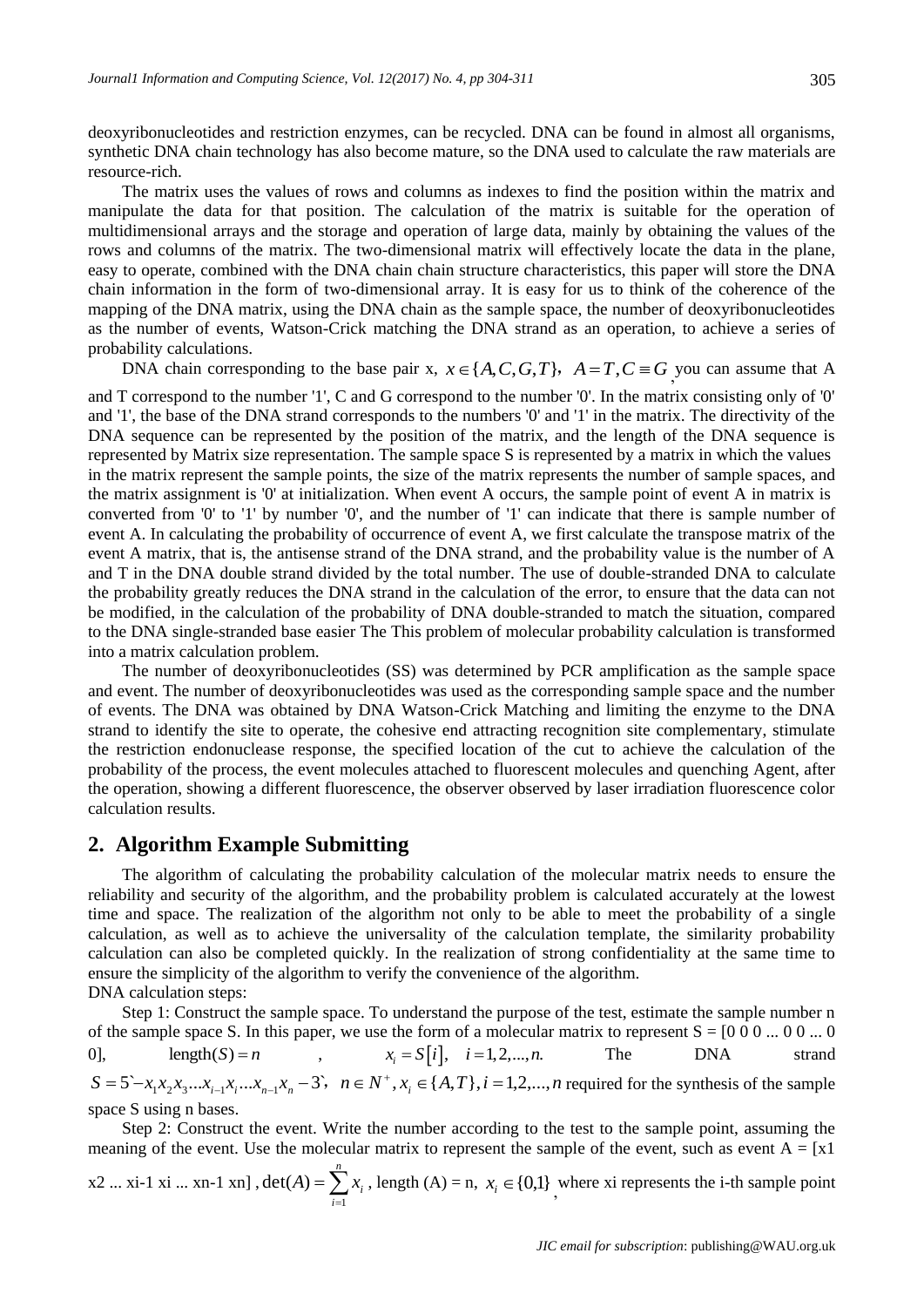In the case of  $xi = 1$ , the event contains the sample point of the i-bit,  $xi = 0$  indicates that the event does not contain the sample point of the i-bit, and det (A) indicates that the event contains the number of sample points. Molecular chain with n base synthesis event DNA strand  $A = 5 - x_1 x_2 x_3 ... x_{i-1} x_i ... x_{n-1} x_n - 3$ ,  $n \in N^+, x_i \in \{A, C, G, T\}, i = 1, 2, ..., n$ 

Step three: operation. Deal with events and events between the operation, get new events. According to the molecular matrix, the molecular matrix of the corresponding event is calculated by the concept of the relationship between events and events.

Step 4: Calculate the event probability. The probability of the event calculation The operation in the remolecular matrix is the number of samples obtained by multiplying the matrix and the matrix's permutation matrix. The ratio of the number of samples to the sample space is the probability of the event. The probability of seeking the event in the molecule is to release the base, and the single-stranded event is matched to the double-stranded base, and the probability is obtained according to the ratio of the base A, T and base A, C, G, T consumed at the time of matching.

Step five: repeat steps three, four, remove all the error solution, get the final result.

Pseudo code description:

Input: int  $S$ ; int  $A[S]$ ,  $B[S]$ ;

Output:  $p$ //The probability of the event.

Fake code: //To achieve the process of calculating the probability.

int S//The sample space S is an integer constant.

int A[S]//Event A is a one-dimensional array, the length of the array is the number of sample space, the array contains only 0 and 1.

int B[S]//Event B is a one-dimensional array, the length of the array for the sample space, the array contains only 0 and 1.

int length//The new sample space is used to mark the corresponding sample space for the new event. while(true)

int C[length]//Create an array to store new events.

for(int i=0;i< $S$ ;i++)

 $C[i] = match(A[i],B[i])/$ The result of the operation between the events is stored in the new event.

Length=match(A[i],B[i]).length;//The corresponding sample space for the new event is used to store the sample space after the new event has passed.

End for

if(match(C[length])==true)

int det=0;//Defines and initializes the number of samples for the event.

for(int i=0;i<length(C);i++)

 $det=det+C[i]/The$  number of samples contained in the calculation event, that is, the number of events in the event.

End for

break;//Get the required array: End the loop.

End if

End while

int  $p = det(C)/length(C)/The$  probability of the event output.

End

In the algorithm, the time complexity is  $O(n^2)$  and the spatial complexity is  $O(n)$ . The algorithm is simple and easy to understand. The algorithm uses A and T bases to denote 1, C and G represent 0, and the molecular calculation contains four kinds of ACGT Base, in the crack algorithm is required to calculate 4n, to achieve the security of the algorithm.

# **3. Probability Instance**

**Conditional probability:** Let A, B be two events and are called conditional probability of occurrence of condition A in event B.Remember:

$$
P(A \mid B) = \frac{P(AB)}{P(B)}\tag{1}
$$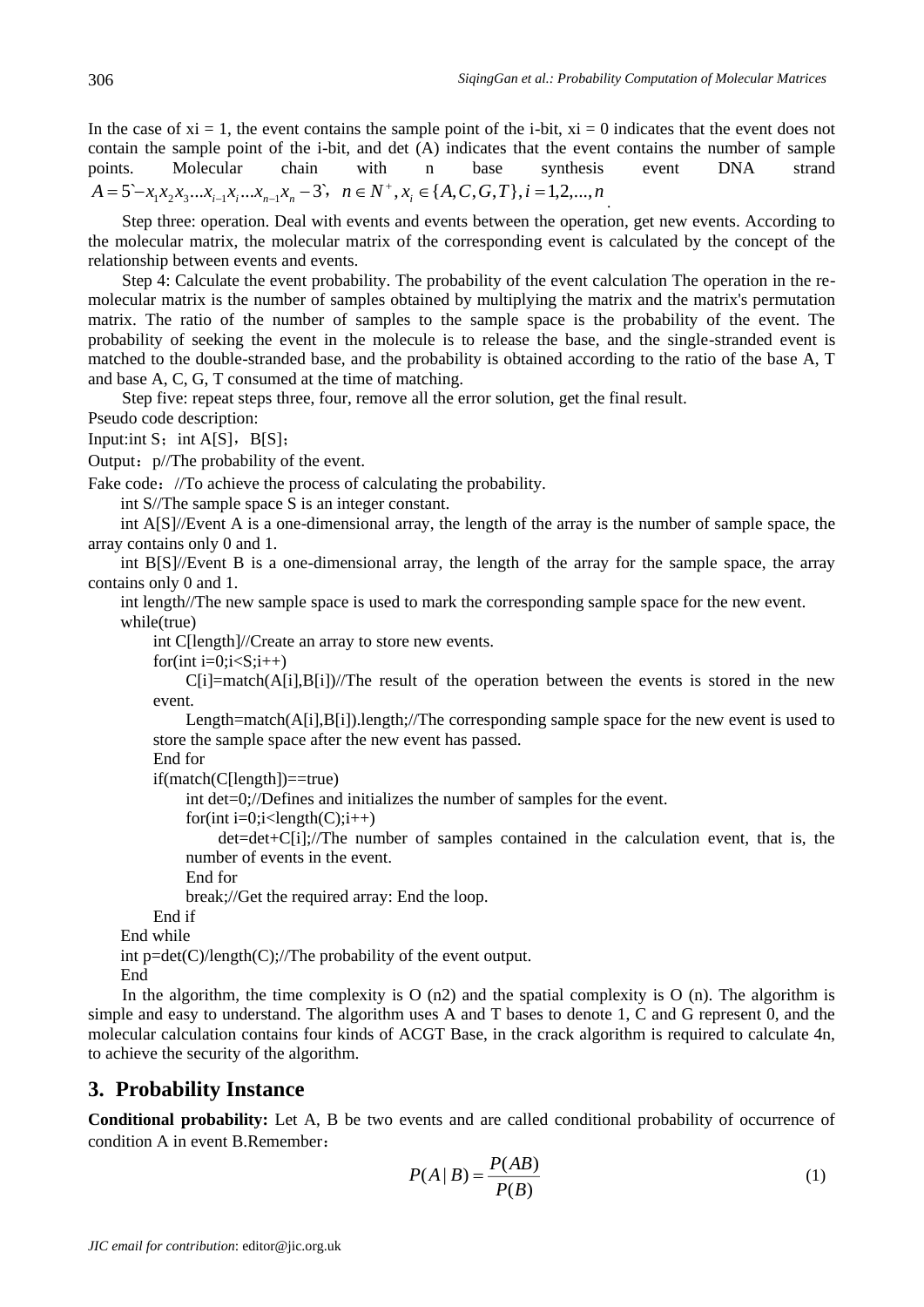**Example:** What is the probability of being divisible by 3 in the case of an even number in an integer 1-10? **Solution:** Initialize the sample space  $S = [0\ 0\ 0\ 0\ 0\ 0\ 0\ 0\ 0]$ , length  $(S) = 10$ .

Let A be a number that can be divisible by 2, A =  $[0 1 0 1 0 1 0 1 0 1 0 1]$ , det  $(A) = 5$ , length  $(A) = 10$ Event B is the number that can be divisible by 3, B =  $[0\ 0\ 1\ 0\ 0\ 1\ 0\ 0\ 1\ 0]$ , det  $(B) = 3$ , length  $(B) = 10$ Event C is a number that can be divisible by 2 and divided by 3,  $C = [0\ 0\ 0\ 0\ 0\ 0\ 0\ 0]$ , det  $(C) = 1$ , length  $(C) = 10$ 

Event D is the number that can be divisible by 3 when it is known to be divisible by 2,  $D = [0 0 1 0 0]$ , det (D) = 1, length (D) = 5

| Event | Molecular chain                          | Antisense molecular         | Number of | Number of |
|-------|------------------------------------------|-----------------------------|-----------|-----------|
|       |                                          | chain                       | samples   | sample    |
|       |                                          |                             |           | spaces    |
|       | 5 <sup>-</sup> CACTCACTCA-3 <sup>-</sup> | 3 <sup>-</sup> TCACTCACTC-5 |           |           |
|       | 5 <sup>-</sup> CCACCTCCAC-3 <sup>-</sup> | 3`-CTCCACCTCC-5`            |           |           |
|       | 5 - CCCCCACCCC - 3                       | 3`-CCCCCTCCCC-5`            |           |           |
|       | $5 - CCACC-3$                            | $3$ -CCTCC-5                |           |           |

Table 4-1 Molecular chain representation of events

Table 4-1 shows the molecular chain representation of the event, the red represents the base of the matrix element as '1', the black represents the base of the matrix of '0', and the purple represents the sample point of the event. From event A, event B, and event C, we can see that event C is the product of event A and event B. From event matrix A, event B, and event D, we can see that event D is a conditional event for event B under the condition of known event A.

At the temperature of 27.0 C, the molecular chain in the table was analyzed by nupack software. The structure and basic indexes of the molecule were shown in the following figure.



Figure 4-1 Event A

The probability of event A is:  $P(A) = \frac{2\epsilon_1 I}{length(A)} = \frac{1}{10}$ Event A probability of the molecular matrix calculation: 5  $(A)$  $P(A) = \frac{\det(A)}{1 - \frac{1}{2}}$ *length A A*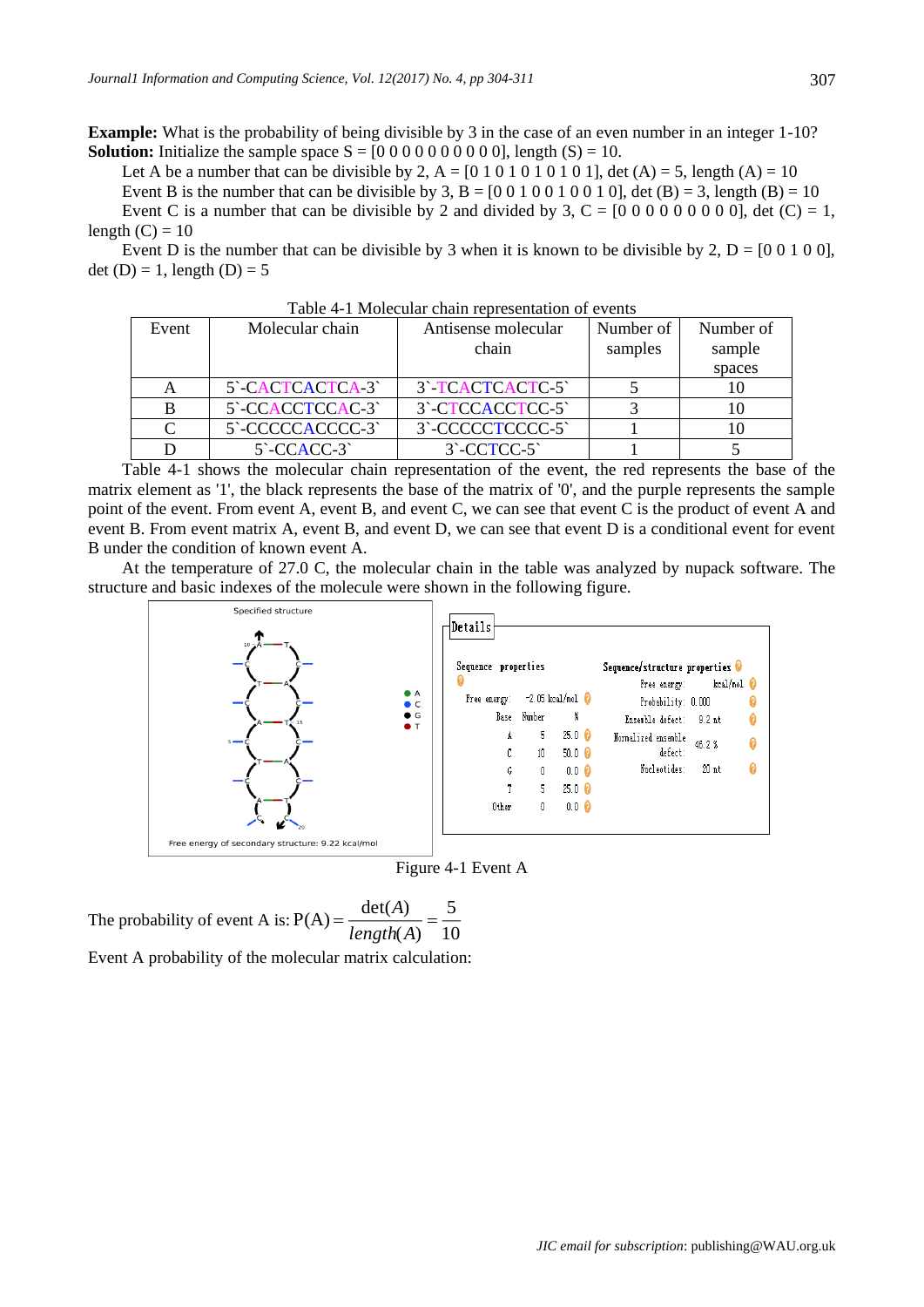

Figure 4-2 Event B

The probability of event B is:  $P(B) = \frac{acc(B)}{length(B)} = \frac{5}{10}$ 3  $(B)$  $(B) = \frac{\det(B)}{1-\det(B)}$ *length B*  $P(B) = \frac{\det(B)}{B}$ Event B probability of the molecular matrix calculation: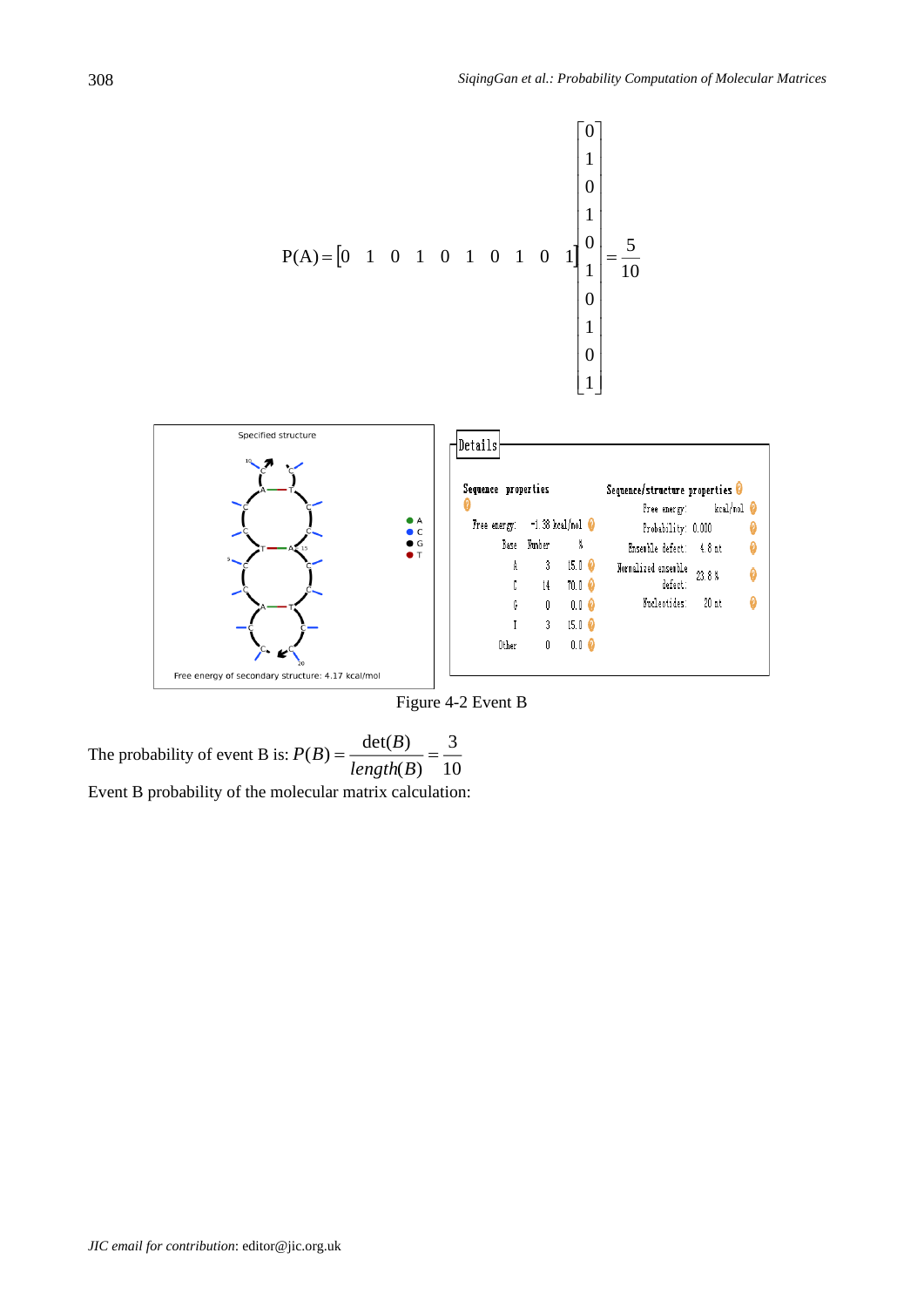



Figure 4-3 Event C

The probability of event C is:  $P(C) = \frac{ar(c)}{length(C)} = \frac{1}{10}$ Event C probability of the molecular matrix calculation: 1  $(C)$  $P(C) = \frac{\det(C)}{1-\cos C} =$ *length C C*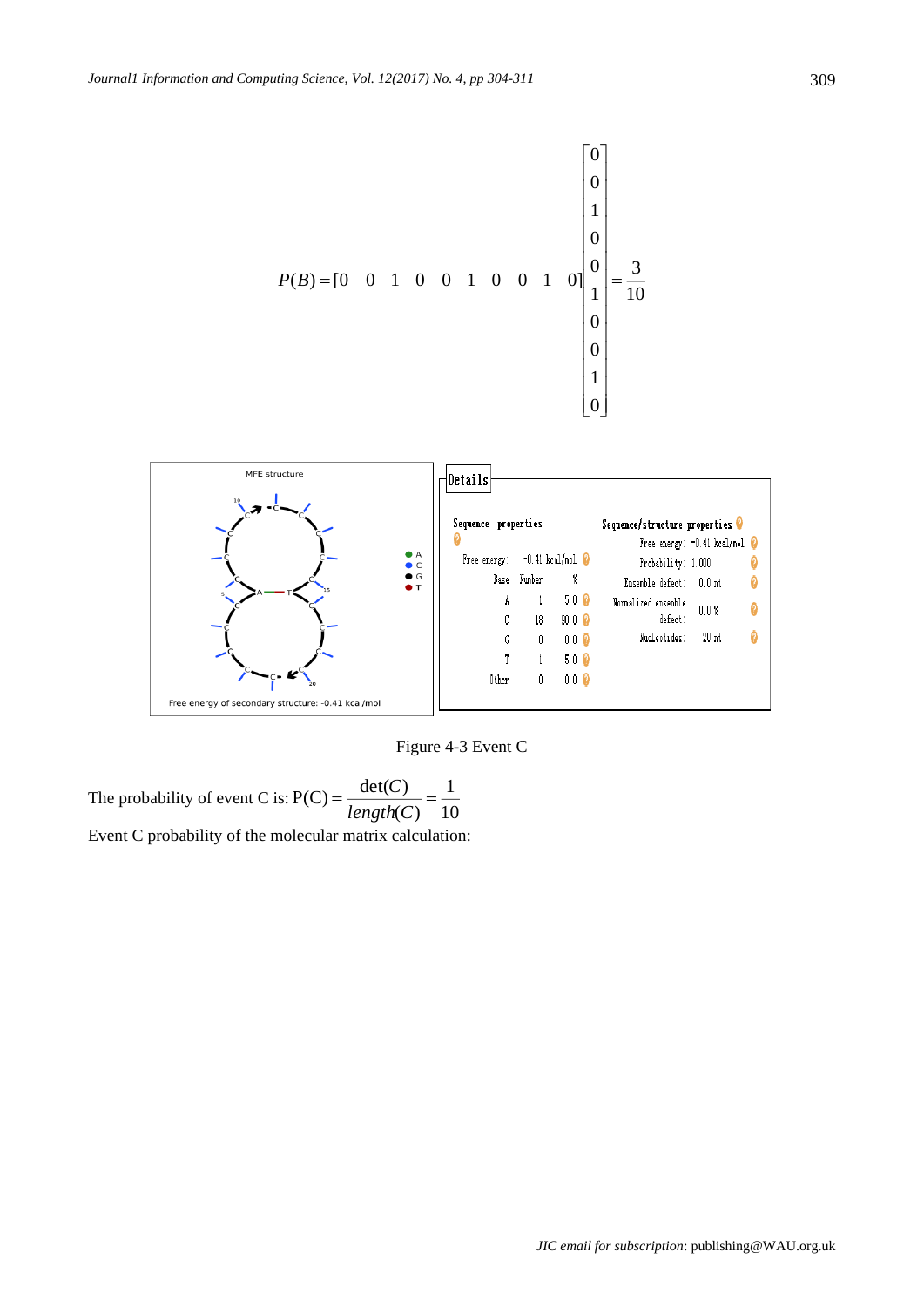

Figure 4-4 Event D

The probability of event D is:  $P(D) = \frac{dP(D)}{length(D)} = \frac{1}{5}$ Event D probability of the molecular matrix calculation: 1  $\left( D\right)$  $P(D) = \frac{\det(D)}{1-\frac{1}{2}}$ *length D D*

$$
P(D) = \begin{bmatrix} 0 & 0 & 1 & 0 & 0 \end{bmatrix} \begin{bmatrix} 0 \\ 0 \\ 1 \\ 0 \\ 0 \end{bmatrix} = \frac{1}{5}
$$

Calculations of the molecular matrix can be seen in the calculation of the difference event probability, the first to calculate the event A and event B of the event C, probability P  $(C) = P$  (AB). And then the conditional event D is calculated by the molecular matrix A, B, C and D. The sample space in the event event D is the sample number of the event A, the sample point of the event D is the sample point of the event C corresponding to the sample point in A (6) corresponds to D  $[2] = 0$ , A  $[6]$  corresponds to D  $[3] = 0$ , and A [4] corresponds to D [1] = 0, A [4] A [8] corresponds to D [4] = 0, A [10] corresponds to D [5] = 0, and C [5]  $= A [5]$ , so D  $[3] = 1$ . The probability of the difference event is obtained by the ratio of the total number of bases A and T consumed by the molecular chain forming the double strand in the event of event D, which accounts for the total number of bases consumed. P (D) = P (C) / P (A) can be derived from the derivation of the above molecular matrix.